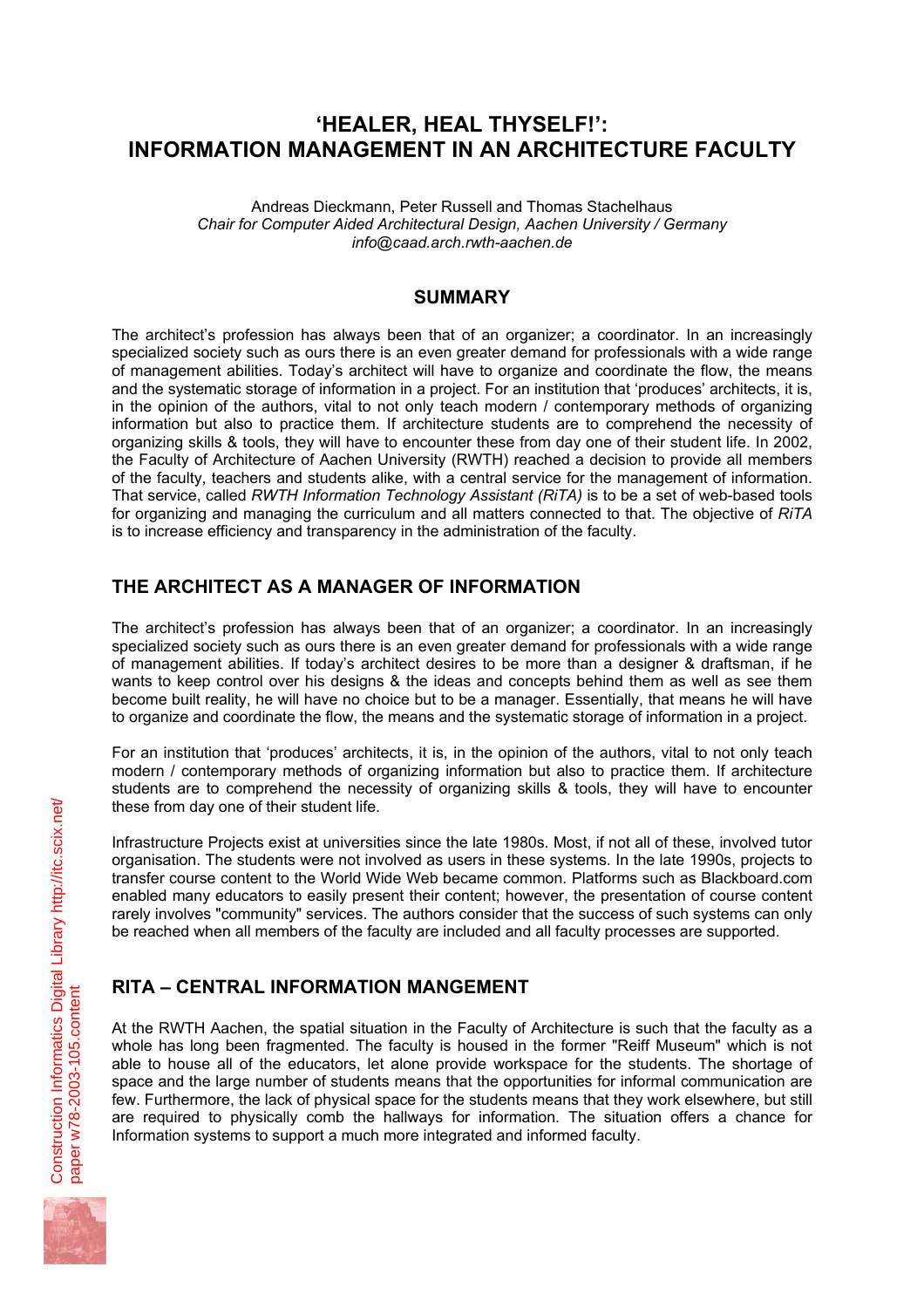In 2002, the Faculty of Architecture of Aachen University (RWTH) reached a decision to provide all members of the faculty, teachers and students alike, with a central service for the management of information. That service, called RWTH Information Technology Assistant (RiTA), is to be a set of web-based tools for organizing and managing the curriculum and all matters connected to that.

The objective of RiTA is to increase efficiency and transparency in the administration of the faculty. Among others, the desired effects are:

- a closer integration of all faculty members ('community-building' effect)
- the optimization of the information flow in the faculty & elimination of information redundancies
- the effective usage of available resources such as rooms, devices, skills ('human resources')
- an improvement of the interaction between faculty members

RiTA is to be realized initially as a pilot project in the Faculty of Architecture over a span of approximately three years, starting in 2002. New services are introduced at regular intervals in order to give the users sufficient time to adapt to new services and to allow for each service to be optimized after undergoing practical tests.

The concept of structuring a faculty using higher level programming techniques is not new. In his Paper entitled "The Application of Object-Oriented Software Concepts in Architectural Pedagogy", (Liebermann 2000) explains how Object Oriented programming could be used to structure the information describing a faculty, its members and the processes it uses.

# **'HIDDEN SERVICES' – THE MOTOR OF RiTA**

With RiTA being an IT solution, a number of 'hidden services', namely servers running in the background, provide the infrastructure for the front-end, the user-interfaces.



**Figure 1** Simplified diagram of server structure

The core of these services is the central authentication server which has been in use since April 2002. This so-called LDAP-server enables every member of the faculty to use all 'front-end'-services available to him with a single login and password. The server does not only know single users, it also allows for the creation and administration of user groups. By assigning users to groups, defining user access rights becomes an easily accomplished task. This way, specific services can be made available to specific groups (e.g. professors, assistant teachers, students…). The appearance of the same user-interface will depend entirely on whether the user is, for example, a member of the administrative staff (more functions) or a student (less or completely different functions).

Another service of great importance is the central database server. All information that is to be shared by the faculty members is stored here. The server uses mySQL, a free database system that is highly popular in the realm of web-based database-use. One of the prime advantages of mySQL in comparison to commercial products such as Access is that there is a vast amount of open source software available that is specifically designed to work with a mySQL-database, which keeps development costs low for the faculty. The access rights to this server are dependent on the membership of the user to specific LDAP-groups.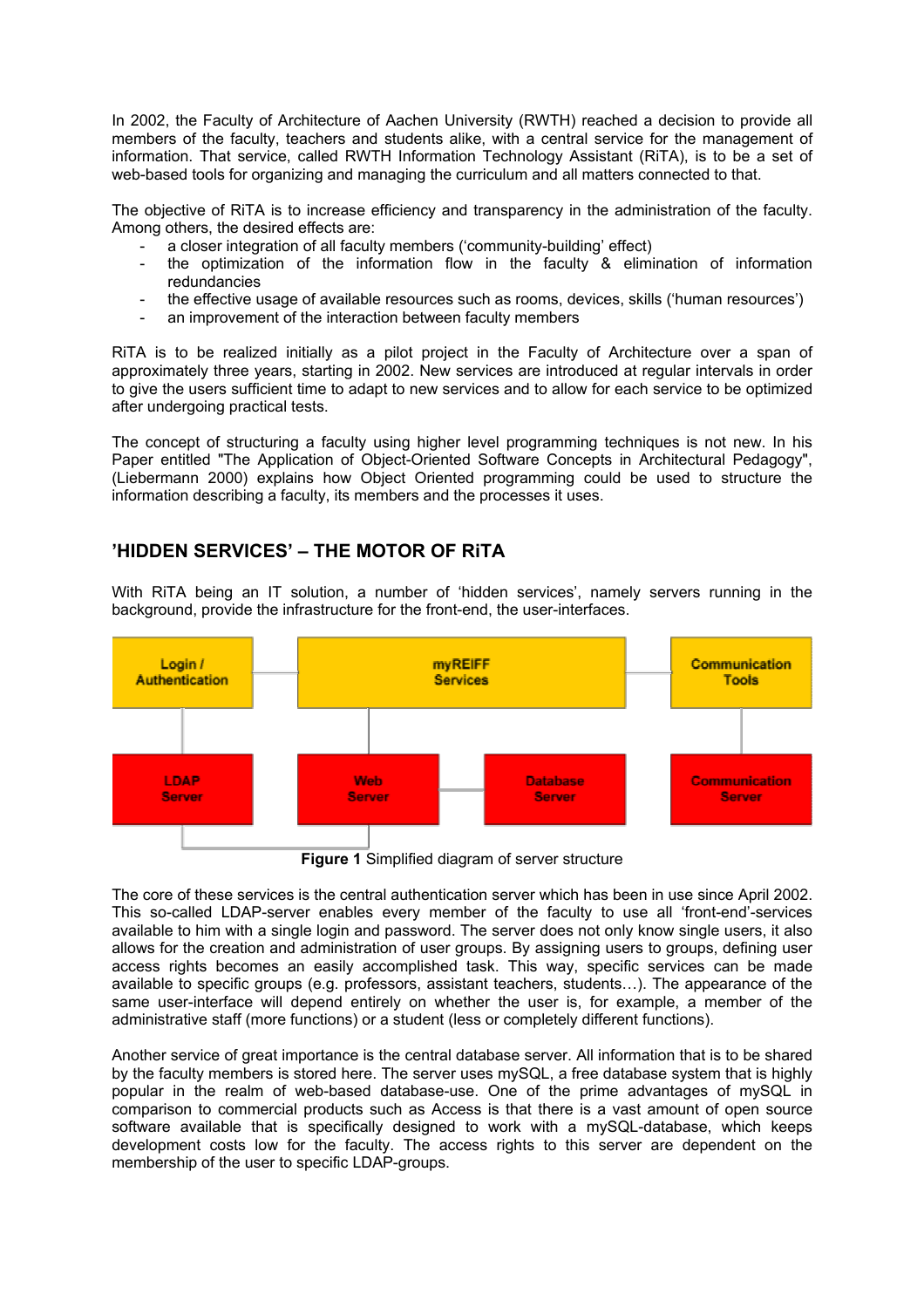The database can only be accessed via the faculty's web-server which, essentially, performs two functions: firstly, it is host to the faculty's and the respective departments' websites and secondly, all front-end services of RiTA are exclusively available through this server. In addition to this third server, there is a communication server, which is being used for video-conferencing and other means of remote communication / collaboration.



**Figure 2** Simplified diagram of database structure

# **myREIFF – THE FRONT-END**

With the front-end services being web-based, they can be accessed world-wide over the internet, allowing all faculty members to manage their information from outside the university. For security reasons, exceptionally sensitive services (e.g. access to students' grades) are only enabled within the RWTH-network (or through a VPN-tunnel: a 'Virtual Private Network'). The whole site uses encrypted data transmission (SSL) to ensure that the data cannot be tampered with. Users log in via the aforementioned LDAP-server that also determines which services are made available to the respective users.

The name myREIFF (the faculty is housed in the 'Reiff' building) suggests exactly what the service is all about: to provide each faculty member with a set of personalized information management tools according to his status at the faculty.

# **FROM MICRO TO MACRO: myCAAD AS A TESTING-GROUND**

As mentioned above, new services are added to myREIFF on a regular basis. Before it is made available to all faculty members, any new feature that is developed first undergoes tests at the Chair for Computer Aided Architectural Design (CAAD) which is, in fact, responsible for the development of new services and the whole management of RiTA. Services are tested by students in the institute's courses or by institute staff, depending on which user group they are designed for. This way, the new developments can be optimized before affecting the whole of the faculty body. This method can be projected on a larger scale: when completed, RiTA could very well be a prototypical solution for the whole university.

# **myREIFF – YEAR ONE**

2002 has been the starting-point for the services bundled in myREIFF. An interface linked to the LDAP-server was developed, which currently includes, among others, the following functions:

#### **'Digital index-card'**

Until this service was introduced, each institute had a separate set of index-cards for all architecture students. The index-cards were filled in at the beginning of their studies, making it highly unlikely (with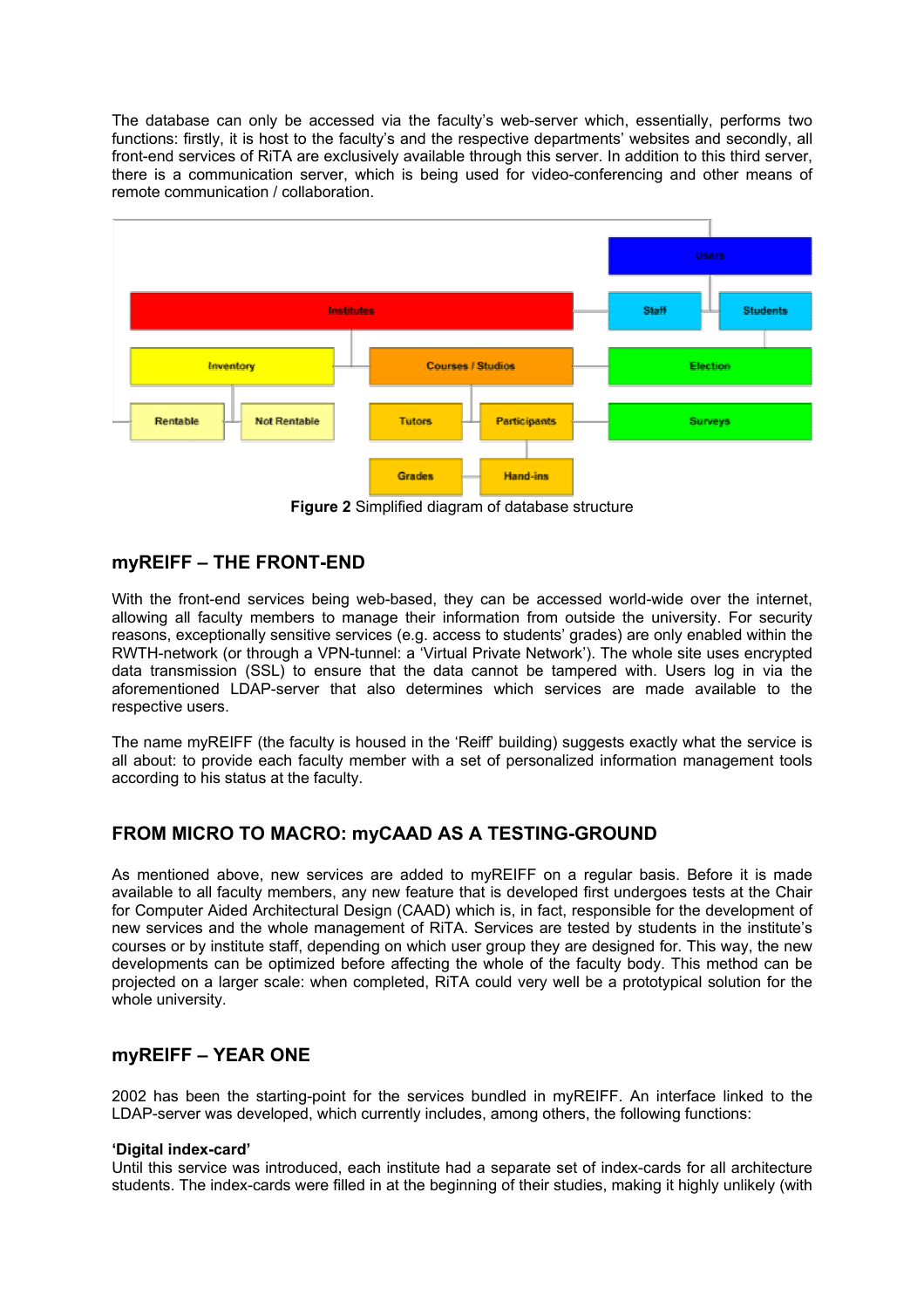students changing apartments every few years) that the contact information provided by the student stayed accurate during the whole of his student career. If students were genuinely interested in keeping their contact information up-to-date, it meant keeping every institute informed about e.g. changes of address.

The 'digital index-card' is an interface to a central student database. Students can edit their contact information autonomously whenever any changes occur. Furthermore, students can provide additional information such as a cellular phone number or email-address. The Chair for CAAD has been using this data successfully for the past year to get in touch with students when necessary; by the beginning of 2003, all institutes will be able to access this information.

|      | Personendaten            |                                                                                                               | Andreas Dieckmann<br>201328                                                                                                                                                                                                                                                                                                                           |
|------|--------------------------|---------------------------------------------------------------------------------------------------------------|-------------------------------------------------------------------------------------------------------------------------------------------------------------------------------------------------------------------------------------------------------------------------------------------------------------------------------------------------------|
|      | etwa so: M               | Feature, Chat, etc. - Tools, die der Interaktion zwischen den Studierenden (und den Lehrenden) dienen sollen. | Im Laufe des Semesters wird das Angebot von myREIFF um zusätzliche Funktionen erweitert, wie z.B. eine Who-Is-Online-Funktion, eine Kompetenzbörse, ein Videokonferenz-<br>Jm anderen Nutzern von myREIFF Ihre persönlichen Daten zugänglich zu machen [z.B. Ihre eMail-Adresse], markieren sie bitte die entsprechenden Felder mit einem Häkchen [in |
|      | <b>Zur Person</b>        |                                                                                                               | Hier können Sie ein Portrait-Bild hochladen. Das Bild<br>wird z.B. für Ihre Karteikarten verwendet.                                                                                                                                                                                                                                                   |
|      | Geburtsdatum             | 27. U 12. U 1974 U                                                                                            | Das Bild muß folgende Eigenschaften besitzen:                                                                                                                                                                                                                                                                                                         |
|      | Geburtsort               | Lüneburg                                                                                                      | • Format: JPG<br>· max. 100 Pixel breit, max. 150 Pixel hoch                                                                                                                                                                                                                                                                                          |
|      | Geschlecht               | männlich v                                                                                                    | Nach dem Upload müssen Sie diese Seite neu laden,                                                                                                                                                                                                                                                                                                     |
|      | Nationalität             | Deutschland<br>$\cdot$                                                                                        | damit Ihr hochgeladenes Bild angezeigt wird.<br><b>ACHTUNG: Dieses Feature funktioniert aus</b>                                                                                                                                                                                                                                                       |
|      | Studienbeginn            | 1994-09-12                                                                                                    | Sicherheitsgründen nur bei Zugriff vom CipPool und<br>einigen anderen Bereichen der RWTH.                                                                                                                                                                                                                                                             |
| DPO. | Semesteranzahl           | 16<br>alte $\vert$ =                                                                                          | NEU: Sie können jetzt auch Ihr Baumhaus-Bild<br>verwenden.                                                                                                                                                                                                                                                                                            |
|      |                          |                                                                                                               | ZUM UPLOAD                                                                                                                                                                                                                                                                                                                                            |
|      | <b>Semesteranschrift</b> |                                                                                                               | Heimatanschrift                                                                                                                                                                                                                                                                                                                                       |
| п    | <b>Strasse</b>           | Färberstrasse 114                                                                                             | <b>Strasse</b><br>п<br>Friedrich-Ludwig-Jahn-Strasse 9                                                                                                                                                                                                                                                                                                |
|      | Zusatz (falls nötig)     |                                                                                                               | Zusatz (falls nötig)                                                                                                                                                                                                                                                                                                                                  |
|      | PLZ/Ort                  | 40223<br>Düsseldorf                                                                                           | PLZ/Ort<br>21335<br>Lüneburg                                                                                                                                                                                                                                                                                                                          |
|      | Land                     | $\overline{\phantom{0}}$<br>Deutschland                                                                       | $\overline{\phantom{a}}$<br>Deutschland<br>Land                                                                                                                                                                                                                                                                                                       |
| п    | <b>Telefon</b>           | +49-211-3112577                                                                                               | п<br><b>Telefon</b><br>+49-4131-791453                                                                                                                                                                                                                                                                                                                |
|      | Fax                      |                                                                                                               | Fax                                                                                                                                                                                                                                                                                                                                                   |
|      | Weitere Kontaktdatenen   |                                                                                                               | ZURÜCK<br>SPEICHERN                                                                                                                                                                                                                                                                                                                                   |
| п    | Handy                    | +49-170-4905093                                                                                               |                                                                                                                                                                                                                                                                                                                                                       |
| ⊽    | eMail                    | andydandy@lo-tech.de                                                                                          |                                                                                                                                                                                                                                                                                                                                                       |
| ◸    | Homepage URL             | http://www.lo-tech.de                                                                                         |                                                                                                                                                                                                                                                                                                                                                       |
|      | ICQ #                    |                                                                                                               |                                                                                                                                                                                                                                                                                                                                                       |
| г    | <b>MSNID</b>             |                                                                                                               |                                                                                                                                                                                                                                                                                                                                                       |
| 罓    | Yahoo ID                 | andydandy_74                                                                                                  |                                                                                                                                                                                                                                                                                                                                                       |

**Figure 3** Screenshot of 'digital index-card'

### **Electoral procedure for design studios**

In April 2002, the Chair for CAAD introduced a web-based procedure for the placement of students in elective courses. With the experience gained from the evaluation of that first web-based 'election', a larger, more flexible interface was built that can be applied to any course or design studio offered in the faculty. In October 2002, all upper and lower level design studios could be elected online.

In previous years, the studios had been assigned to the students by means of a 'classic' ballot-box election where each student could choose three preferences. The ballots of the 800+ students were then sorted over four days by hand – one pile of ballots for each studio.

Apart from automating that process, the new procedure has the following advantages:

- through iterations of the placing procedure, the percentage of students placed into studios was increased from roughly 80% to 96,5%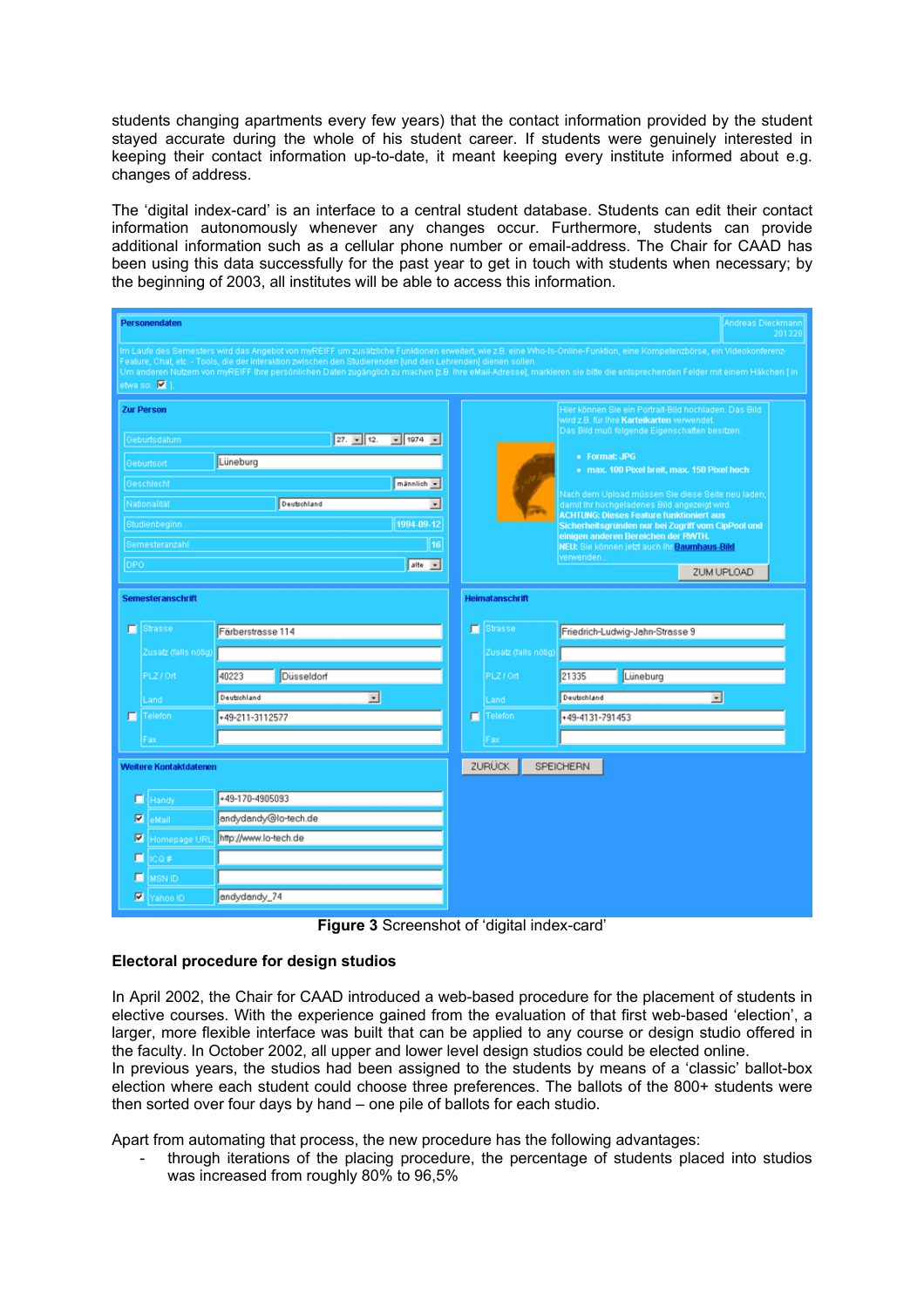- during the election, students could access a summary page listing how many students had chosen which design studio and could change their vote accordingly as often as they wished additional statistic data was gathered for a more accurate determination of the students'
- demand for design studios





| myREIFF >>> ENTWURFSWAHL HAUPTSTUDIUM >>> STEP 4: IHRE ENTWURFSWÜNSCHE<br>Sie haben die folgenden Entwürfe gewählt.<br>Sie können ihre Wahl noch bis zum 18.10. um 18.00 uhr verändern.                                                                                                                                                 |     |                                                                    |                                                                                |  |                         |               |                   |  |  |
|-----------------------------------------------------------------------------------------------------------------------------------------------------------------------------------------------------------------------------------------------------------------------------------------------------------------------------------------|-----|--------------------------------------------------------------------|--------------------------------------------------------------------------------|--|-------------------------|---------------|-------------------|--|--|
| <b>Wunsch</b>                                                                                                                                                                                                                                                                                                                           | ID. | <b>Entwurf</b>                                                     | Lehrstuhl                                                                      |  | Als 1.<br><b>Wunsch</b> | <b>Plätze</b> | <b>Auslastung</b> |  |  |
|                                                                                                                                                                                                                                                                                                                                         |     | IGA 2017 in Hannover - Misburg<br>G14 gebundener entwurf [pg5]     | Lehrgebiet Freiraum- und Grünraumplanung                                       |  | 12                      | 10            | 120%              |  |  |
|                                                                                                                                                                                                                                                                                                                                         |     | Stud, Ideenwettbewerb IfR - Kassel<br>G15 gebundener entwurf [pg5] | Lehrstuhl für Planungstheorie und Stadtplanung                                 |  | 12                      | 15            | 80%               |  |  |
|                                                                                                                                                                                                                                                                                                                                         |     | Wesseling-Rückgewinnung von Stadt<br>G16 gebundener entwurf [pg5]  | Lehrstuhl für Städtebau und Landesplanung                                      |  | 8                       | 20            | 40%               |  |  |
|                                                                                                                                                                                                                                                                                                                                         |     | Taj Mahal Ecocity: Visitor Centre<br>G17 gebundener entwurf [pg5]  | 20<br>12<br>60%<br>Lehrstuhl für Landschaftsökologie und Landschaftsgestaltung |  |                         |               |                   |  |  |
| Sollten Sie Fragen zum Verteilungsverfahren haben, finden Sie auf der Info-Seite eine Beschreibung des Verfahrens.<br>Wenn Sie meinen, dass bei Ihrer Entwurfswahl ein Fehler aufgetreten ist, schreiben Sie bitte eine eMail an entwurfsverteilung@architektur.rwth-aachen.de.<br><b>NEU WAHLEN</b><br><b>UBERSICHT ALLER ENTWURFE</b> |     |                                                                    |                                                                                |  |                         |               |                   |  |  |

**Figure 5** Screenshot of summary page showing the percentage of votes the respective studios received

### **'Who's On Campus?'**

All users that log on to myREIFF are displayed with their name and photograph (from the student database) in a fixed frame of the website which is refreshed in a regular interval. Additional information provided is the user's IP-address and his location on campus, which can be determined through the IP-address.

'Who's On Campus?' is the first step towards 'community-building' functions under myREIFF. It is being developed within the scope of a research project called *URMEL – 'Ubiquitous RWTH for Mobile E-Learning'* of which the Chair for CAAD is one of the project partners. The goal of *URMEL* is to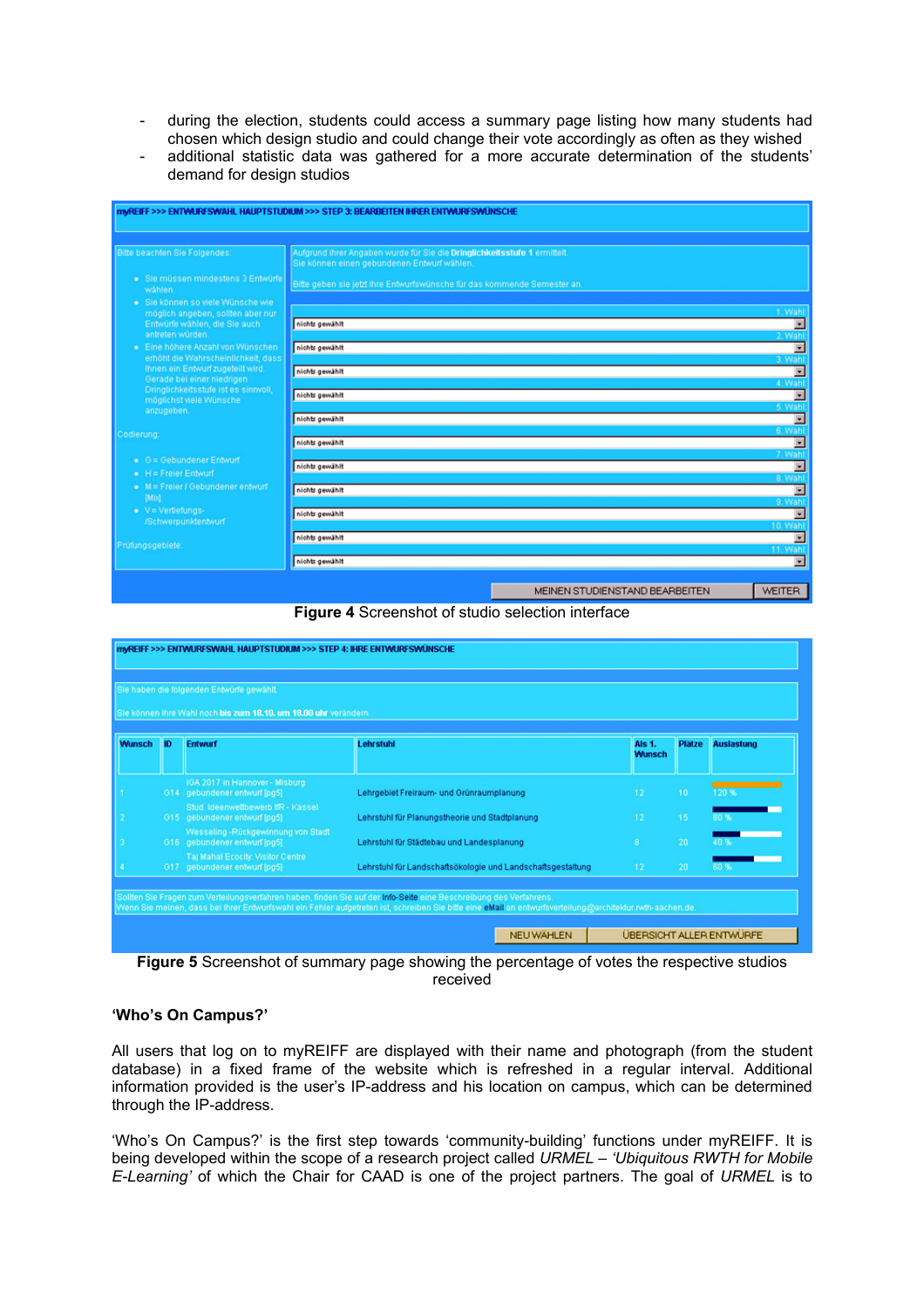develop tutoring applications for the use of wireless networks at Aachen University and evaluate them.

|                                                               |                                                                                                                        |         | <b>MYREIFF</b>                                                                                                                   |
|---------------------------------------------------------------|------------------------------------------------------------------------------------------------------------------------|---------|----------------------------------------------------------------------------------------------------------------------------------|
| <b>myREIFF Dienste:</b>                                       | <b>Hochschulinterne Dienste:</b>                                                                                       | myCAAD: |                                                                                                                                  |
| - Administration Wahlverfahren<br><b>NEU: who's onCampus?</b> | CampusOffice<br>۰<br>RWTH Aachen<br>٠<br>Fakultät für Architektur<br>٠<br>MoPS (Mobile Professoren und Studenten)<br>۰ |         | $\bullet$ myTasks<br>· caad WebsiteAdmin<br>· phpMyAdmin bazillus<br>· phpMyAdmin NDBserver<br>• InventarSystem<br>$\bullet$ NDB |
|                                                               | Patrick Keymer > IP: 134.130.165.138 > onCampus:<br>Lehrgebiet CAAD                                                    |         |                                                                                                                                  |
| $\frac{1}{\sqrt{24}}$<br><b>myREIFF</b><br>$\mathcal{R}$      |                                                                                                                        |         | <b>INVREIFF DIENSTE</b>                                                                                                          |
| <b>Peter Russell</b>                                          |                                                                                                                        |         | $\overline{\phantom{a}}$<br>HOCHSCHULINTERNE DIENSTE                                                                             |
| IP: 80.132.161.50<br>off Campus                               |                                                                                                                        |         | myCAAD                                                                                                                           |
| who's onCampus?                                               | powered by CAAD                                                                                                        |         | LOGOUT                                                                                                                           |

**Figure 6** Screenshot of myREIFF start page with 'Who's On Campus?' – bar

### **myGrades & Grade Database:**

The Chair for CAAD has developed a database for courses & studios, the enlisted students and the marks they obtained. This database is being used successfully since the summer of 2002 and could in the future be used by all the institutes of the faculty. It is linked to the student database, adding courses / studios and the grades received to the contact information of the student. Once all institutes use the 'Grade Database', the participant lists generated by the election module will be written into the database to be used by the respective departments when marking students' results.

For the students, a complete online-overview of the status of their studies would then be possible ('myGrades'). A student could see all grades that he has received so far and might even see a list of the courses & studios he would still have to do in order to finish his studies. Since December 2002, students who have taken CAAD courses or studios have the opportunity to review their grades online.

| к                                                 |                    | $\Omega$ |                                                     |                      |                |                                            |  |             |
|---------------------------------------------------|--------------------|----------|-----------------------------------------------------|----------------------|----------------|--------------------------------------------|--|-------------|
| Name                                              |                    | Vomame   |                                                     | email                |                |                                            |  | Foto        |
| Dieckmann                                         |                    | Andreas  |                                                     | andydandy@lo-tech.de |                |                                            |  |             |
| Geburtsdatum                                      |                    |          | Geburtsort                                          |                      |                |                                            |  |             |
| 27.12.1974                                        |                    |          | Lüneburg                                            |                      |                |                                            |  |             |
| Studienbeginn RWTH Aachen                         |                    |          | Semester                                            |                      | Matrikelnummer |                                            |  | $\sqrt{10}$ |
| Datum:                                            |                    |          |                                                     |                      | 201328         |                                            |  |             |
| 12.09.1994                                        |                    |          | 16                                                  |                      |                |                                            |  |             |
| <b>Nation</b>                                     |                    | Handy    |                                                     |                      |                |                                            |  |             |
| Deutschland                                       |                    |          | +49-170-4905093                                     |                      |                |                                            |  |             |
| Studien-adresse                                   |                    | Telefon  |                                                     |                      |                |                                            |  |             |
| Färberstrasse 114                                 |                    |          | +49-211-3112577                                     |                      |                |                                            |  |             |
| 40223 Düsseldorf                                  |                    | Fax      |                                                     |                      |                |                                            |  |             |
| Deutschland                                       |                    |          |                                                     |                      |                |                                            |  |             |
| Heimat-adresse                                    |                    | Telefon  |                                                     |                      |                |                                            |  |             |
| Friedrich-Ludwig-Jahn-Strasse 9<br>21335 Lüneburg |                    |          | +49-4131-791453                                     |                      |                |                                            |  |             |
| Deutschland                                       |                    | Fax      |                                                     |                      |                |                                            |  |             |
|                                                   |                    |          |                                                     |                      |                |                                            |  |             |
|                                                   | Thema              | Semester | Betreuer                                            | Note                 |                | Anmerkung Prüfungstag Notiz <sup>(3)</sup> |  |             |
| Seminar                                           | caad.eins          |          | WS2002/2003 Jan Hendrik Eicker                      | fehlt                |                | 0000-00-00                                 |  |             |
| Stegreifentwurf                                   | Homepage CAAD      | SS2000   | Thomas Stachelhaus 2.3<br>Volker Steinhage          |                      | Gemeldet       | 2000-05-25                                 |  |             |
|                                                   | Separated At Birth |          | WS2002/2003 Peter John Russell<br>Andreas Dieckmann | fehlt                |                | 0000-00-00                                 |  |             |
|                                                   | Ich, Roboter       |          | WS2002/2003 Peter John Russell                      | fehlt                |                | 0000-00-00                                 |  |             |
| Hochbauentwurf                                    |                    |          |                                                     |                      |                |                                            |  |             |
| Vertiefungsentwurf                                |                    |          |                                                     |                      |                |                                            |  |             |
| Diplom                                            |                    |          |                                                     |                      |                |                                            |  |             |
| Exkursion                                         |                    |          |                                                     |                      |                |                                            |  |             |
|                                                   |                    |          |                                                     |                      |                |                                            |  |             |

**Figure 7** Screenshot of grade database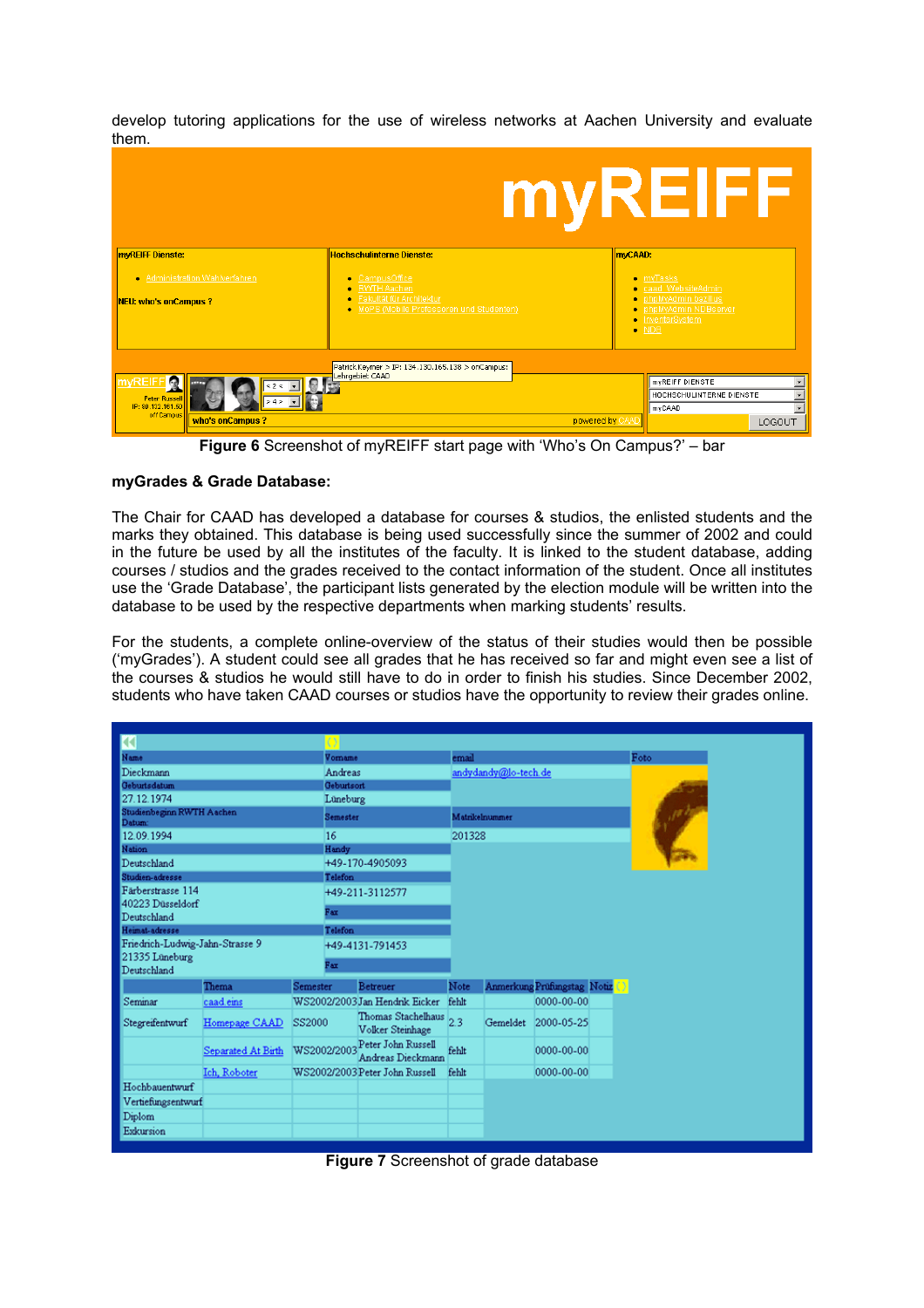#### **'Digital hand-in'**

As of November 2002, students that take CAAD courses can digitally hand in their assignments using a myREIFF-interface. Students can see online which assignments they will have to submit until their respective deadlines have passed. Tutors have their own interface, which allows them to see the status of submissions of each student or group of students. Within a month the percentage of late hand-ins has dropped from roughly 15% to 4%. Should a student miss a deadline, he is not able to upload his work anymore, but has to contact a tutor to have his work uploaded and - at the same time - be reprimanded for not making the deadline!

| myCAAD ABGABE-UPLOAD                                                                                                                     |                                            |                 |                     |     |       |               |                 |            |  |  |
|------------------------------------------------------------------------------------------------------------------------------------------|--------------------------------------------|-----------------|---------------------|-----|-------|---------------|-----------------|------------|--|--|
|                                                                                                                                          |                                            |                 |                     |     |       |               |                 |            |  |  |
| Bitte klicken Sie zum Upload auf den Link hinter der Abgabeforderung!<br>Die Dateien lassen sich bis zur Deadline beliebig oft ersetzen. |                                            |                 |                     |     |       |               |                 |            |  |  |
|                                                                                                                                          | caad.eins 5 Deadline: 28.2.2003, 20:00 Uhr |                 |                     |     |       |               |                 |            |  |  |
|                                                                                                                                          | Typ                                        | <b>Dateityp</b> | Dateigroesse Breite |     | Hoehe | <b>Status</b> | Abgabezeit      |            |  |  |
|                                                                                                                                          | Einzel                                     | dwf             | <b>Standard</b>     |     |       |               |                 | Zum Upload |  |  |
|                                                                                                                                          |                                            | .jpg            | <b>Standard</b>     | 200 | 150   | ۰             | 11.2.2003 16:36 | Zum Upload |  |  |
|                                                                                                                                          |                                            | .ipa            | <b>Standard</b>     | 200 | 150   | ۰             | 11.2.2003 16:21 | Zum Upload |  |  |
|                                                                                                                                          |                                            | DB-Text         | 200                 |     |       |               |                 | Zum Upload |  |  |
|                                                                                                                                          |                                            | DB-Text         | 200                 |     |       | o             | 11.2.2003 14:47 | Zum Upload |  |  |
|                                                                                                                                          | Gruppe                                     | gwb.            | 20.00 MB            |     |       | ۰             | 26.2.2003 15:50 | Zum Upload |  |  |
|                                                                                                                                          |                                            | .jpg            | Standard            | 800 | 600   | ٥             | 11.2.2003 16:15 | Zum Upload |  |  |
|                                                                                                                                          |                                            | .jpg            | Standard            | 200 | 150   | ٥             | 11.2.2003 16:17 | Zum Upload |  |  |
|                                                                                                                                          |                                            |                 |                     |     |       |               |                 |            |  |  |
|                                                                                                                                          |                                            |                 |                     |     |       |               |                 | ZURÜCK     |  |  |

**Figure 8** Screenshot of student interface for hand-in

# **myREIFF – THE FUTURE**

Apart from making the functions that are currently being tested by the Chair for CAAD available to all faculty members, the following services will be implemented in myREIFF within the next two years:

### **Online-surveys**

There is a growing demand for the evaluation of the courses and studios offered to the students. In the fall of 2002, the Chair for CAAD developed a tool for generating and evaluating online surveys. In the beginning of 2003, all CAAD students can evaluate their respective courses & studios, giving the institute statistic data to determine how the courses / studios offered could be improved.

### **Groupware**

In the spring of 2003, the Chair for CAAD will start evaluating GroupWise, a commercial groupwaresolution. As GroupWise is capable of using LDAP authentication, it can be easily integrated into the faculty's IT concept. Functions include: calendar, shared agenda, web mail. Should the evaluation be positive, GroupWise will be made available to all faculty members.

#### **Central inventory & rental system**

One of the goals of RiTA is to make resources such as devices available to all faculty members. The Chair for CAAD has developed a central inventory system where all the hardware, software, furniture and analogue media it owns have been catalogued. In 2003, all objects that have been marked as rentable (e.g. video projectors, cameras, etc.) can be rented via a user interface by all faculty members. Again, if this proves to be successful, other institutes will be invited to contribute their hardware to the pool.

#### **'Who's On Campus?' – Additions / 'Team | Work | Space'**

Virtual Design Studios have experimented with online communities. Some of these have involved